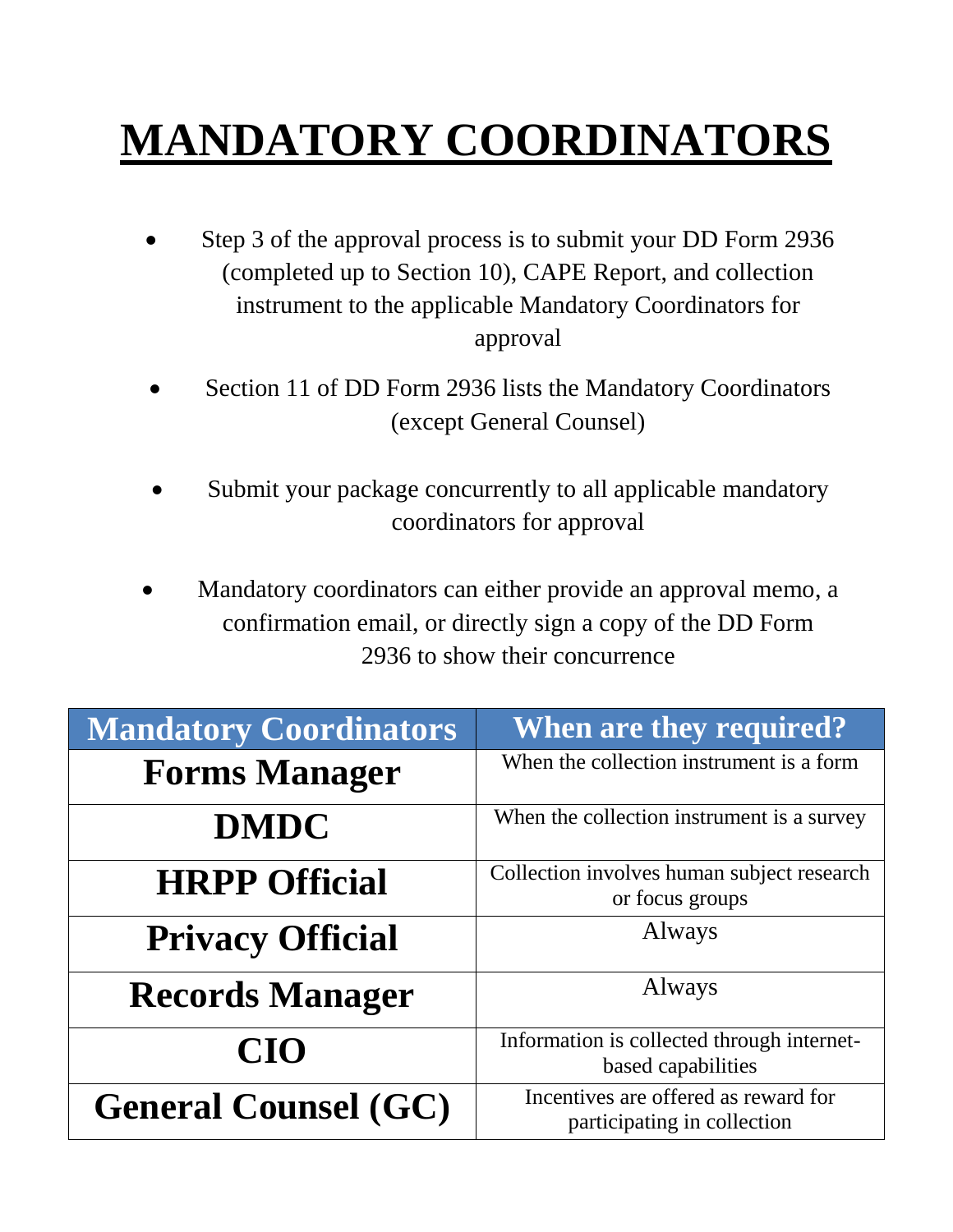*(Hint: Page 2 of the DD Form 2936 also provides guidance on when each mandatory coordinator are required and on the different ways they can submit their approval)*

- Component Forms Manager: Information collections involving the use of a form must be coordinated with the requesting Component's Forms Manager to determine if the form should be controlled in accordance with DoD 7750.07-M. The Component Forms Manager assists the action officer throughout the report control symbol process with the DD Form 67 approval process.
- Director, Defense Manpower and Data Center (DMDC): All surveys must be submitted to the Director, DMDC for review. The action officer drafts a DMDC supporting statement, and submits the collection instrument, the DD Form 2936, and the DMDC supporting statement to DMDC. DMDC conducts a review and assists the action officer directly. DMDC may forward coordination requests to the OSD Privacy Official and the Office of the Human Research Protection Program (HRPP).
- Component or OSD Privacy Official: **All information collection requests must be coordinated with the owner's Component Privacy Official (or the OSD Privacy Official) to ensure compliance with privacy policies.**
- Human Research Protection Program (HRPP) Manager: Information collections involving focus groups or the gathering of information on human subjects must be coordinated with the HRPP Manager and must comply with HRPP policy.
- Component Records Manager: **All information collection requests must be coordinated with the owning Component's Records Management Official to ensure that the appropriate records disposition schedule has been identified in accordance with the respective Component's records disposition schedules.** The action officer submits the collection instrument and DD Form 2936 to the Component Records Manager; the Component Records Manager provides a review of the information collection and assists the action officer directly.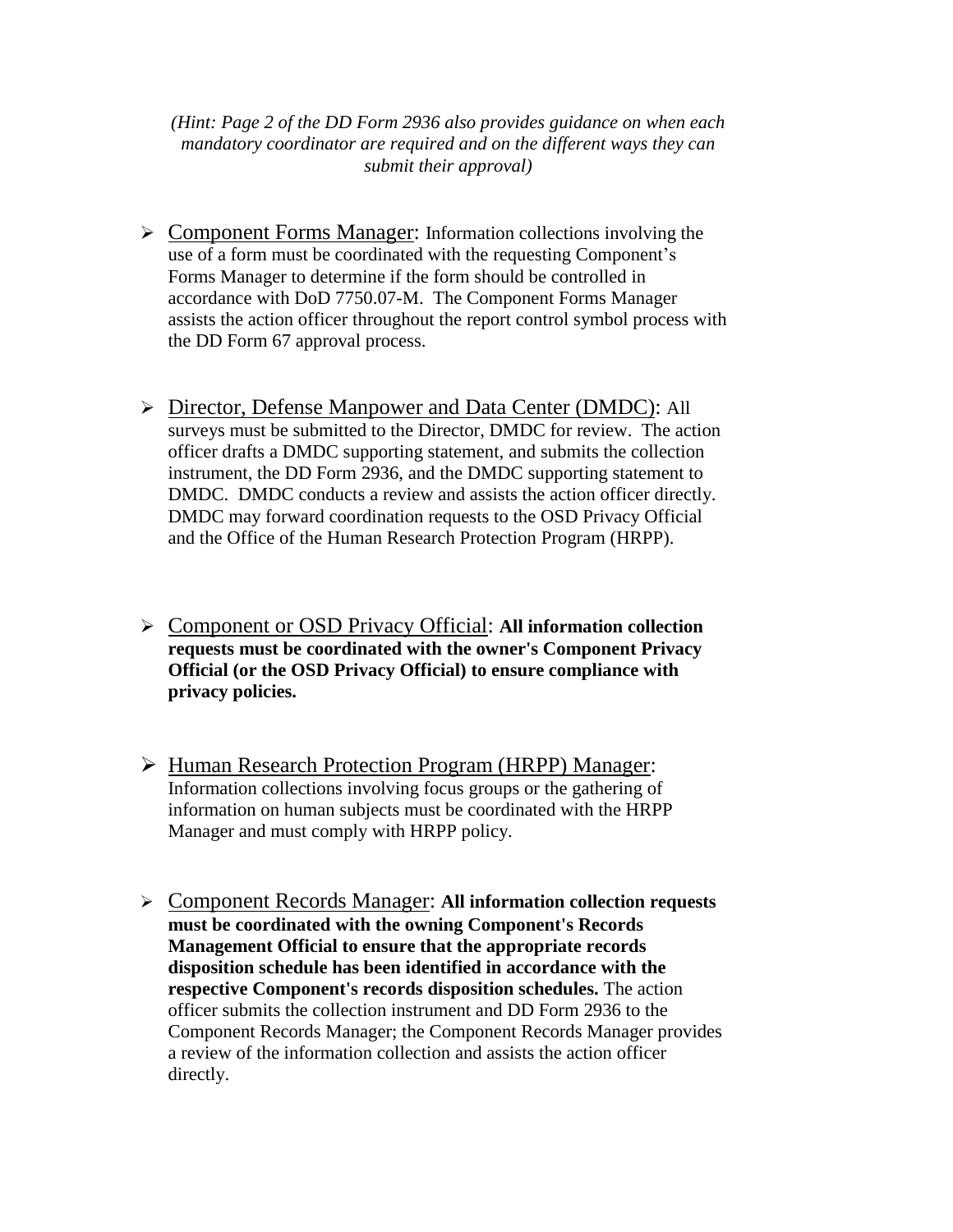▶ Component Chief Information Officer (CIO): All requests for collection of information via computer systems or in electronic format must be coordinated with the owner's Component CIO to ensure that the information will be appropriately safeguarded. Coordination Process: The action officer submits the collection instrument and DD Form 2936 to the Component CIO. The Component CIO provides a review of the information collection and assists the action officer directly.

As of September 11, 2012 the DoD CIO's DoD Instruction 8550.01 specifically prohibits the collection of non-public information via internet-based capabilities (IbC) unless directed to do so in statute, regulation, or Executive order.

IbC is defined as: All public information capabilities or applications available across the internet from locations not directly or indirectly controlled by DoD or the Federal government.

DoD Components may use IbC (such as SurveyMonkey) if they enter into a pay-forservice agreement with the company that ensures compliance with all DoD privacy, retention and information assurance policies and regulations.

 Component Office of General Counsel: DoD Components must consult with their Office of General Counsel if planning to provide gifts or payments to Federal employees for participation in an information collection. The action officer submits the collection instrument and DD Form 2936 to the Component General Counsel; the Component General Counsel provides review of the information collection and assists the action officer directly.